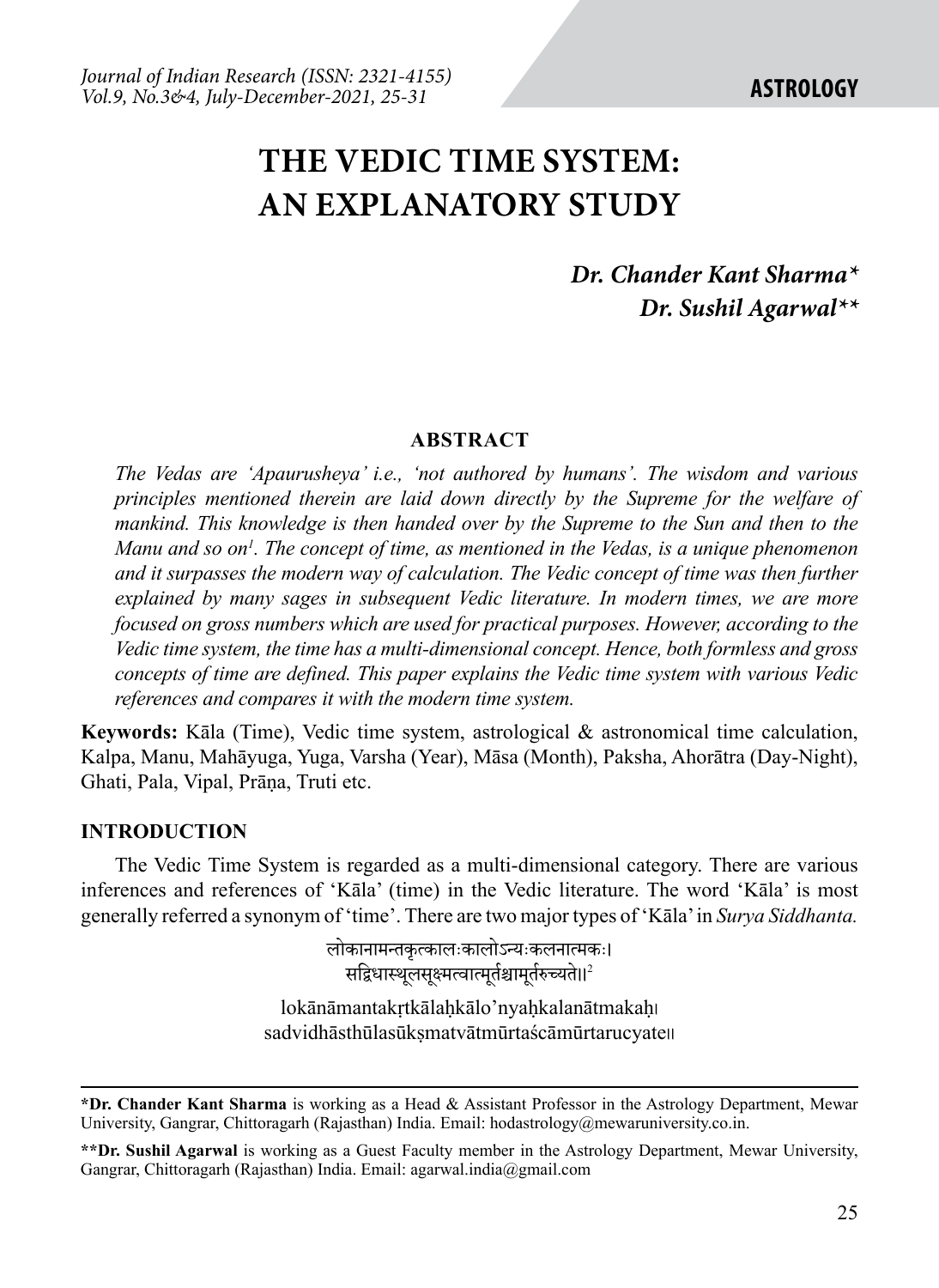It means that there is one 'Kāla' (time) which is used for mankind and another one is used for calculation. The 'Kāla' which is used for calculation is also of two types, namely '*Murta*' or '*Sthula*' (embodied or gross) which is used for practical purposes and '*Amurta*' or '*Sukshma*' (formless or subtle).

The word 'Kāla' is also connected to the Lord Shiva as he is referred to as 'Mahākāla'. To understand the formless or subtitle Kāla, *Atharva Veda*<sup>3</sup> says

> कालो अश्वो<sup>'</sup>वहति <u>स</u>प्तरश्मिः सह<u>स्र</u>ाक्षो <u>अजरो</u> भूरिरेताः। तमा रोहन्ति क॒वयो ॑विप॒श्चि<u>त</u>स्तस्य॑ च॒क्रा भुव॑नानि॒ विश्वा॑॥

kālo aśvo vahati saptaraśmih sahasrākso ajaro bhūriretāh! tamā rohanti kavayo vipaścitastasya cakrā bhuvanāni viśvā ॥

'Kāla'(time) refers to a horse (aśva, aśva = without future, i.e., continuous flowing energy) flowing continuously with seven types of rays and thousands of axes and who is always young and extremely powerful. The wise men understand the nature of this horse (time).In other verses of  $53<sup>rd</sup>$  Sukta, the Kāla has also been referred to as the creator, the preserver and the destroyer.

The word 'Kāla'(time) has also been frequently used in the Brāhmanas<sup>4</sup>. In *Satpatha Brahmana*, it is referred to as the sense of the moment. The more general division of the time (Kāla) is done into three major parts, namely past (Bhuta), present (Bhavatah) and future (Bhavisyatah). The other division of the time is done into Ahan (day), Paksha (a lunar fortnight), Māsa (a month), Samvatsara (a year or a period that the Sun takes to reenter the sign of Aries in the zodiac), muhurta (48 minutes) and a larger time interval of Yuga(epoch) etc.

The concept of space and time is very important in astronomy and astrology. The *Rga Veda*<sup>5</sup> says

> द्वाद॑शारं <u>न</u>हि तज्जरा॑<u>य</u> वर्व॑र्ति च॒क्रं प<u>रि</u> द्यामृत तस्य।<br>प आ पुत्रा अग्ने मिथुना<u>सो अत्र स</u>प्त शतानि विंशतिश्च तस्थुः॥ dvādaśāraṃ nahi tajjarāya varvarti cakraṃ pari dyāmṛtasya। ā putrā agne mithunāso atra sapta śatāni viṃśatiśca tasthuḥ।।

The circle with 12 parts (refers to a solar year having 12 months) is everlasting, i.e., it neither has a beginning nor any end. It further says that it has 720 sub-parts (referring to 360 days and 360 nights). Hence, it is the power of the Supreme.

Initially, a Vedic year was referred to as a solar year (not a lunar year) and later it was slightly improved and a solar year of 365/366 days was defined. It was first known to Jyotish and sage Garga.

*Taitriya Samhita* divided one year into six seasons, i.e., a season comprises two months each:

> मधुश्चमाधवश्ववासंतिकावृतूशुक्रश्चशुचिश्वग्रैष्मावृतू, नभश्चनभस्यश्चवार्षिकावृतूइषश्चोर्जश्चशारदावृतू, सहश्चसहस्यश्चहैमंतिकावृतुतपश्चतपस्यश्चशैशिरावतु॥6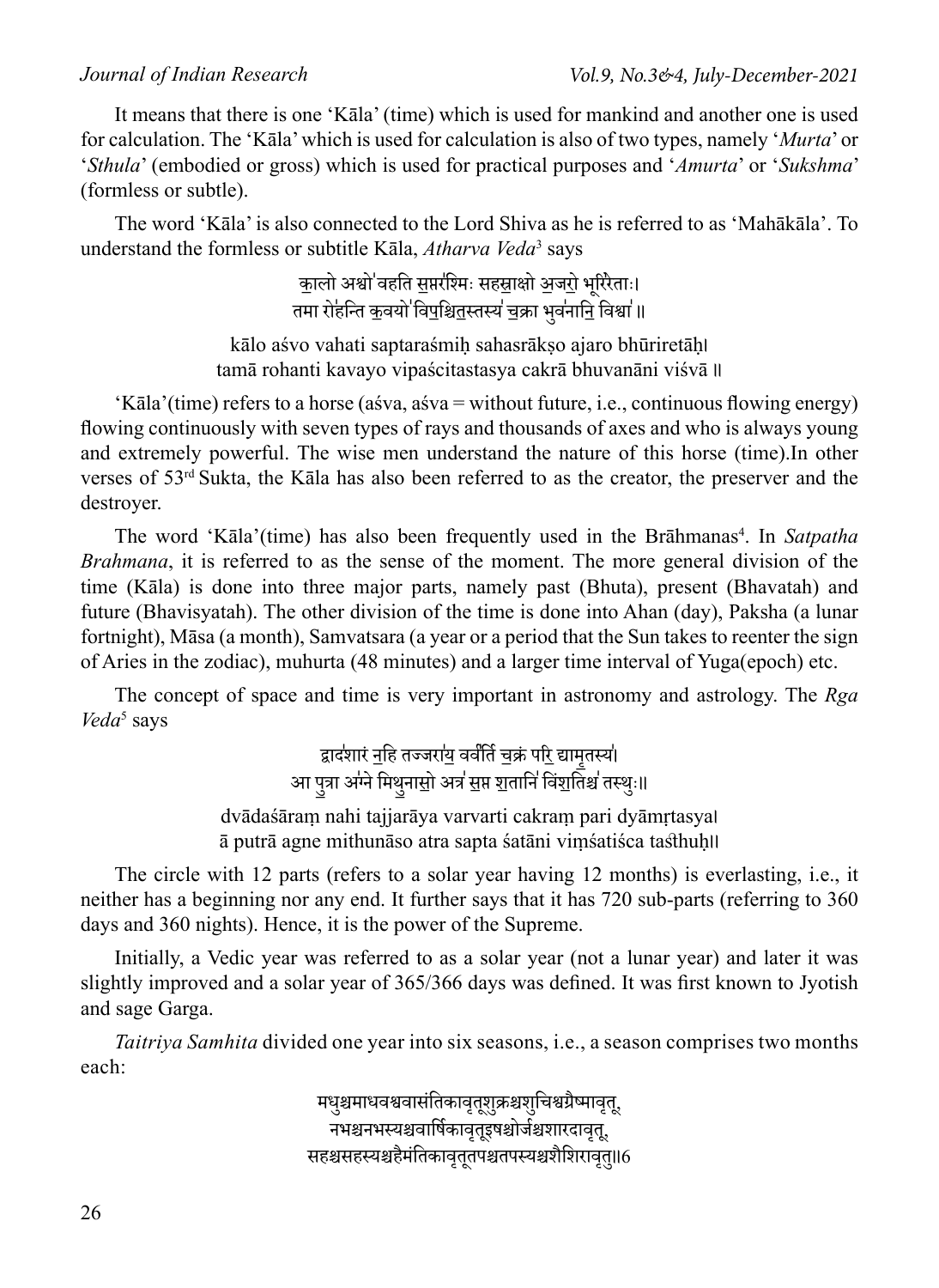madhuścamādhavaśvavāsaṃtikāvṛtūśukraścaśuciśvagraiṣmāvṛtū, nabhaścanabhasyaścavārṣikāvrtūiṣaścoriaścaśāradāvrtū, sahaścasahasyaścahaimaṃtikāvṛtūtapaścatapasyaścaśaiśirāvṛtu॥

It means that one year has six seasons, i.e., a season of two months each. In Madhu-Madhav (March-April) months, Vasant (spring) season; during Shukra-Shuchi (May-June) months, Grisham (summer) season; during Nabh-Nabhasya (July-August) months, Varsha (Rainy) season; during Isha-Urja (September-October) months, Sharada (autumn) season, during Saha-Sahasya (November-December) months, Hemant (pre-winter) season; during Tapa-Tapasya (January-February) months, Shishir (winter) season.

Sage Lagdha mentioned in his scripture *Vedanga Jyotisha*<sup>7</sup> that a cycle of 5 years constitutes a Yuga. Sage Rangnatha mentions in *Surya Siddhanta*<sup>8</sup> that the age of a 'Kalpa' (consists of 14 Manus having 71 Mahāyuga each and 15 Junctions) is 4.32 billion solar years.

This large number of solar years constituting the Mahāyuga is given to the common factor divided from the revolutions of planets in that period in *Surya Siddhanta*<sup>9</sup> . These are as follows:

| <b>Planets</b> | Bhagana  |
|----------------|----------|
| Moon           | 57753336 |
| Mars           | 2296832  |
| Mercury        | 17937060 |
| Jupiter        | 364220   |
| Venus          | 7022376  |
| Saturn         | 146568   |

One of the most spectacular results of the *Rgavedic* studies is the evolution of the Hindu calendar. The time reckoned in terms of five components called Panchanga of time, namely Tithi (lunar day), Vāra (day of the week), Nakshatra (constellation), Yoga (derived out of longitudes of Sun and Moon) and Karana (a half of tithi), each with its specific effects in terms of benefic or malefic. Still, in modern times, many publishers are circulating such Panchanga ahead of every year because people still use them to find out benefic time for various festive, social, religious, meteorological, agricultural and other events.

The Hindu calendar is fully based on the movements of heavenly bodies. The sages of Vedic times had recognized five types of years, viz. the solar year, the lunar year, the Savana year (360 days),the nakshatra year and the Brahaspatyam year (calculated based on the movement of Jupiter).

According to many ancient scriptures (in Purusha Sukta of Ṛga Veda, in Yajur Veda, *Vishnu Purana*, Bhagvada etc.), the Brahma emerged out of the navel of the Supreme. The Brahma is responsible for creating and destroying the universe cyclically. According to *Vishnu Purana*, the life of Brahma is 100 divine years called Mahakalpa. According to *Surya Siddhanta*10, the Brahma creates 14 Manus everyday (Brahma's Day) one by one, who then create and control the humans. So, there are 14 Manus in one divine day called Kalpa of Brahma. The life of each Manu is called Manvantara and it has 71 eras of 4 quarters each. Each quarter has four Yugas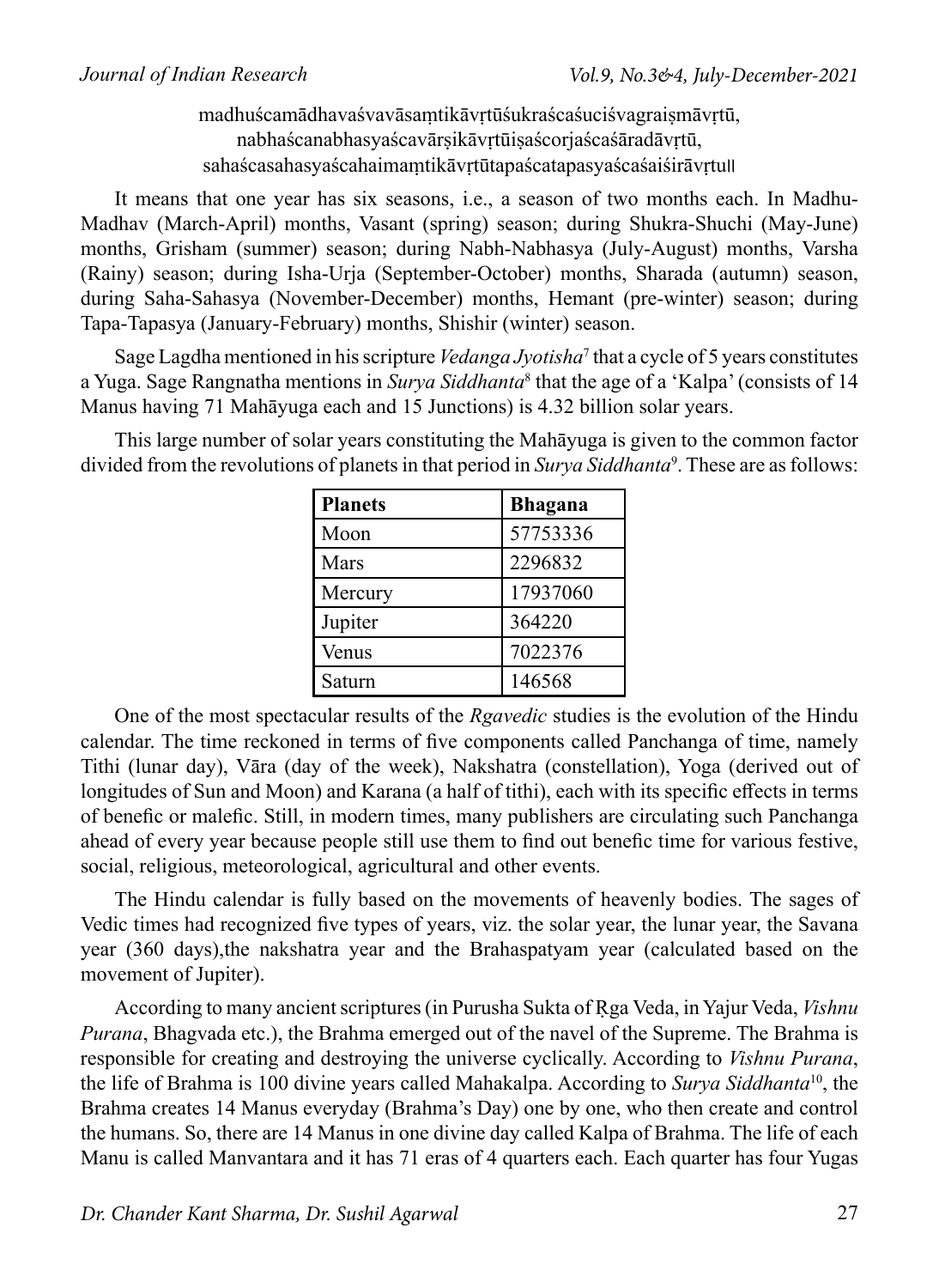(epoch) – Krta or Satya, Treta, Dvapara and Kali.

The following are the complete calculations of Vedic units of time and periods:

Krati  $= 34,000$  of a second.

Truti = 300 of a second (time taken to tear apart the softest petals of a lotus).

100 Trutis  $= 1$  Lub

 $30$  Lub = 1 Nimesh (a blink of an eye).

27 Nimesh = 1 Guru Akshar (time needed to pronounce a guru alphabet).

10 Guru Akshar = 1 Prana (time taken to breath gently, usually 4 seconds).

6 Prana= 1 Vighatika or Vipal.

60 Vighatika = 1 Ghatika or Dand.

60 Ghatika = 1 day and night (Ahoratri).

According to another system, the division of time is

1 day or 24 hours = 60 Ghatis (also called Pala or Kala).

1 Ghati = 60 Vighati (also called Vipala or Vikala).

1 Vighati  $= 60$  Lipta

1 Lipta  $= 60$  Vilipta

1 Vilipta  $= 60$  Para

1 Para = 60 Tatpara

In Astrology, the birth time was used to be recorded in Ghati and Vighatis. Its conversion is as follows:

5 Ghatis = 2 hours (1 Ghati = 24 minutes).

5 Vighati = 2 minutes (1 Vighati =  $24$  seconds).

Another system of time at micro level is:

60 Tatparas  $= 1$  Paras.

 $60$  Paras = 1 Vilipta.

60 Vilipta  $=$  1 Lipta.

60 Lipta = 1 Ghatika (Danda).

60 Ghatika = 1 Day & Night.

Hence, there are 46,65,60,000,00 Tatparas in a day and night.

The large Vedic units are in Yugas or eras/epochs. According of Vedic literature, their calculation by *Surya Siddhanta*11 is as follows:

Sata Yuga = 17,28,000 Years  $(432000 \times 4=1728000)$ 

Treta Yuga = 12,96,000 Years  $(432000 \times 3=1296000)$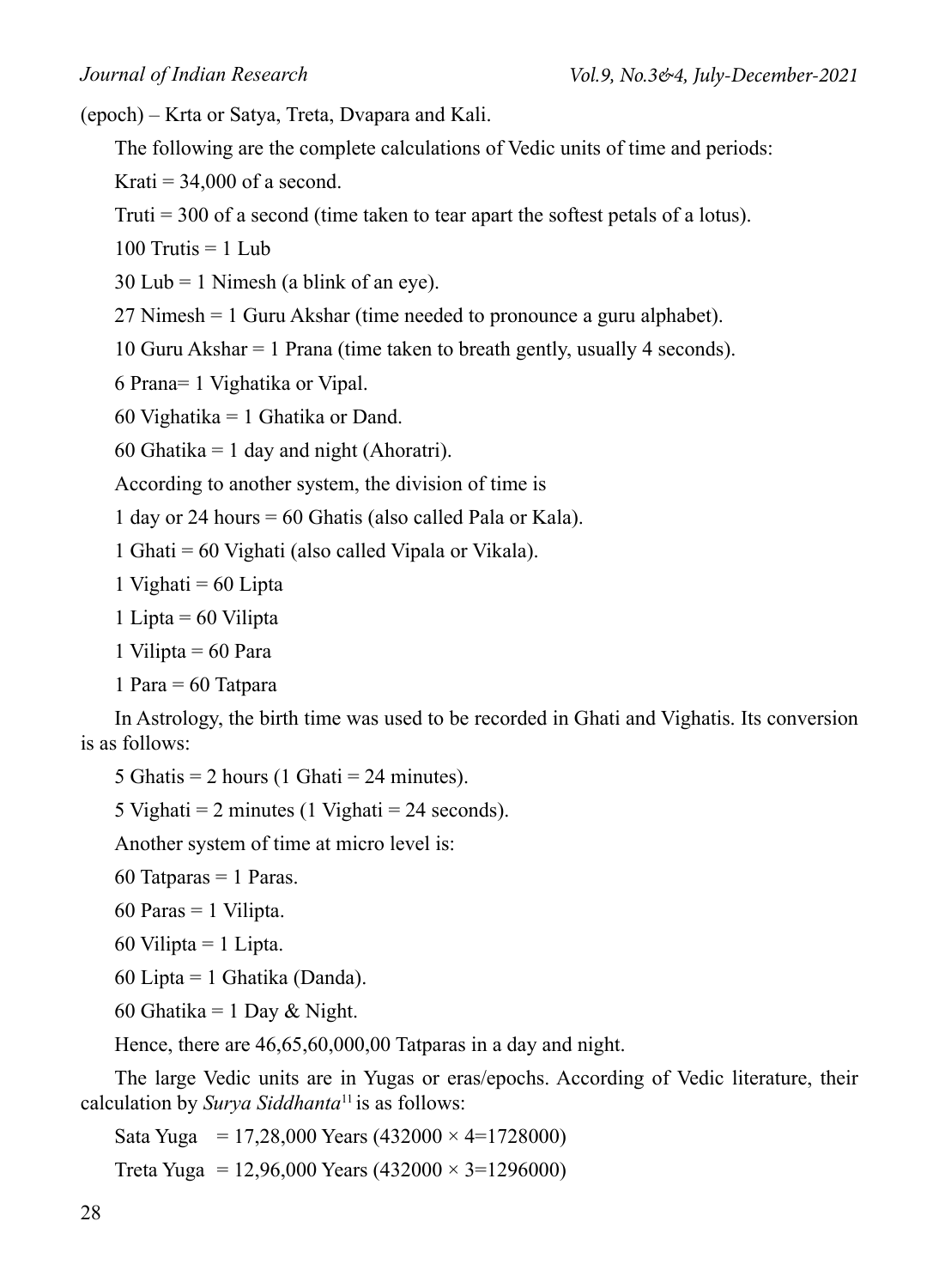| Dwapar Yuga   | $= 8,64,000$ Years (432000 $\times$ 2=864000)          |
|---------------|--------------------------------------------------------|
| Kali Yuga     | $= 4,32,000$ years.                                    |
| 1 Mahayuga    | $= 4,320,000$ years (the total period of 4 Yugas).     |
| 71 Mahayuga   | $= 1$ Manyantara (43,20,000 × 71 = 30,67,20,000 Years) |
| 14 Manvantara | $= 1$ Kalpa (4,294,080,000 Years)                      |

The earth remains submerged in the water for the period equivalent to Satyug before the start of each Manvantara. It also remains submerged in the water for the same number of years after the completion of the last Manvantara, hence having a total of 15 Sandhis (junctures) in total.

| 1 Kalpa       | $= 14$ Manvantaras + 15 Sandhis                |
|---------------|------------------------------------------------|
| 14 Manyantara | $= 4,294,080,000$                              |
| 15 Sandhis    | $= 2,59,20,000 (1728000 \times 15 = 25920000)$ |
| 1 Kalpa       | $= 4,320,000,000$ years.                       |
|               |                                                |

One day & night of Brahma = 4320000 Mahayuga  $\times$  100 = 432000000 Years.

Since the one moment in the life of Brahma is considered to be of our 100divine years, therefore the life of Brahma in 100 years will be

 $4,32,00,00,000 \times 360 \times 100 = 1,555,200,000,000$  Years

The present age of the cosmos, according to the Vedic System, is as follows:

- 1) The time elapsed till the start of current Manvantara
- There are 14 Manvantaras altogether. At present, we are passing through the 7th Manvantara (Vaivasvata Manvantara).
- One Manvantara consists of 71 Mahayug, out of which 27 Mahayug (of  $7<sup>th</sup>$ Manvantara) have already passed.We are passing through the initial phase of the Kali Yuga of the 28th Mahāyuga.
- As mentioned above, 1 Manvantara is of  $30,67,20,000$  Years.
- Till the start of 7th Manvantara, the creation has witnessed 7 pralaya (1 before the start of 1st and subsequent 6 Manvantaras). Pralaya is the event when the earth submerges into the water for a period equivalent to Satyuga, i.e., 17,28,000 years. It means that the creation till the start of the  $7<sup>th</sup>$  Manvantara has witnessed 12,096,000 years (17,28,000  $\times$ 7=12096000) in water. Thus, 1,852,396,000 years (1840300000 + 12096000=1852396000) have elapsed from the start of Kalpa to the beginning of  $7<sup>th</sup>$  Manvantara.
- 2) The time elapsed till the start of the current Mahayuga
- 27 Mahayuga have passed, each consisting of 43,20,000 years.

 $4320000 \times 27 = 116640000$  years have passed,

Total (1852396000 + 116640000 = 1969056000) years.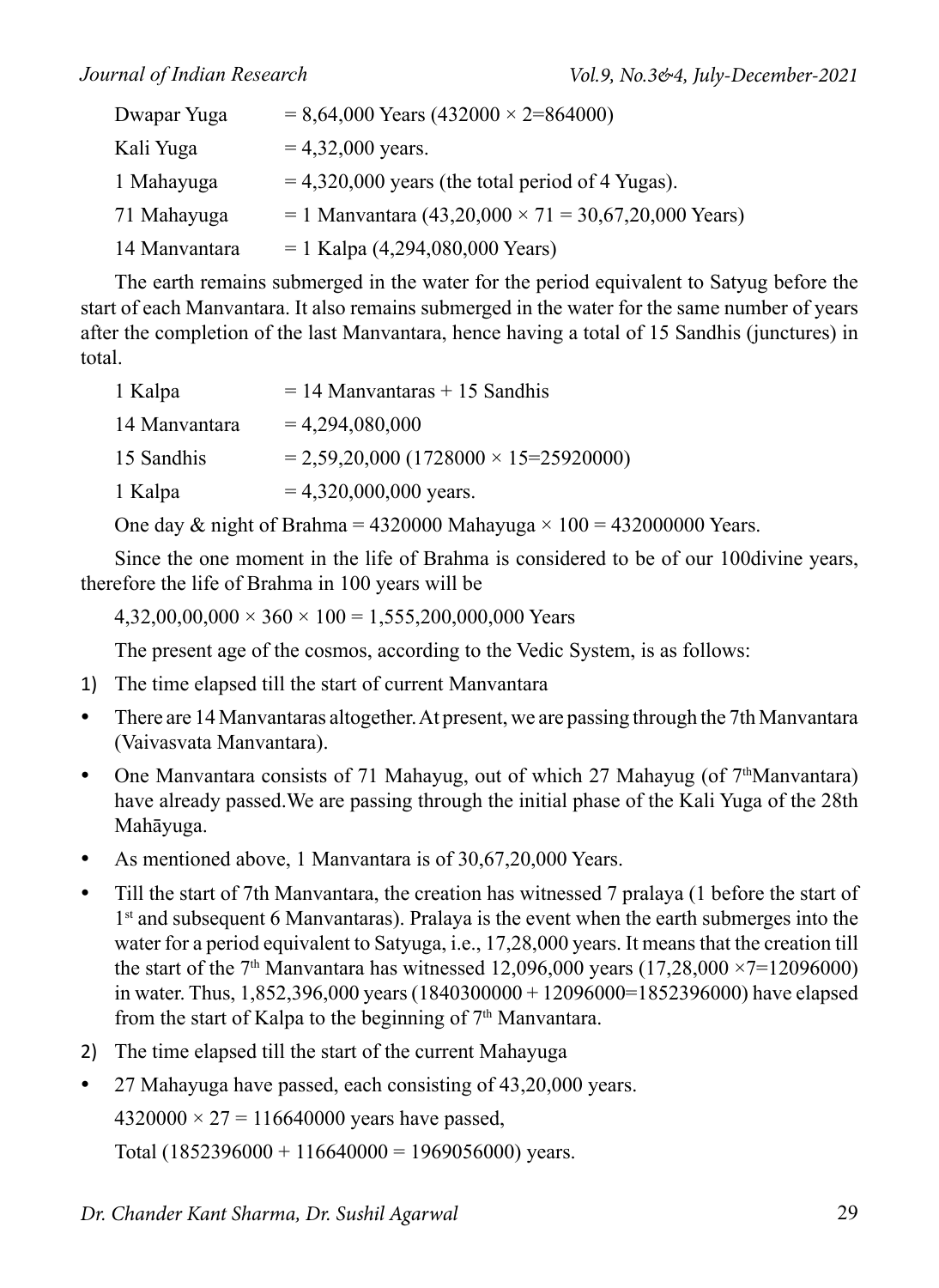- 3) The time that has elapsed till Kaliyuga
- In 28<sup>th</sup> Mahayuga, following three yugas have elapsed

| Sata Yuga   | $= 17,28,000$ Years. |
|-------------|----------------------|
| Treta Yuga  | $= 12,96,000$ Years. |
| Dvapar Yuga | $= 8,64,000$ Years.  |
| Total       | $= 38,88,000$ Years. |

So, Kaliyuga came into existence approximately 38,88,000 years after the start of this 28th Mahāyuga.

4) Kali Yuga started on Bhadrapada, Krishna Paksha,  $13<sup>th</sup>$ day, in Vyatipaat yoga at midnight, in the Ashlesha Nakshatra. The time elapsed in the existing Kaliyuga is 5122 (till Vikram Samvat 2078 or 2021 AD of Gregorian calendar or Shaka 1943).

Sum of all the three eras (Yuga) is the Sum of 27 Mahayuga and Manvantara  $+$  the period of Kali Yuga till date. Kalpa consist of 4,32,00,00,000 years and out of these 1,97,29,49,101 years have passed. Therefore, the earth's existence, according to the calculations devised by our ancient sages, comes up to 1,97,29,49,101 years to date. It is interesting to note that according to scientific calculations, the age of the cosmos is estimated between 15 and 20 billion years.

### **Conclusion**

There are various theories about the age of Vedas but Hindu scriptures have themselves defined it that it starts with the advent of the creation. The Vedic literature that was created thereafter, like Samhitas, Vedangas, Puranas, Smritis etc. was created by sages to explain it in a more detailed and understandable way. This paper has established that the time concept of Vedic literature is still valid and parallel with the calculations of modern science.

### **ENDNOTES**

- 1. Bhagvada Gita 4.1
- 2. Sūrya Siddhānta 1-10
- 3. Atharvaveda 1 9.53.1
- 4. Śatapatha Brāhmaṇa1.7.3.3
- 5. Ṛgveda Saṃhitā1.164.11
- 6. Taitirīya Saṃhitā 4-4-11
- 7. Vedāṃga Jyotiṣa śloka1-5-28
- 8. Sūrya Siddhānta, Madhyamādhikāra, śloka 21
- 9. Sūrya Siddhānta, Madhyamādhikāra, śloka 28-33
- 10. Sūrya Siddhānta, Madhyamādhikāra, śloka*.* 21
- 11 Sūrya Siddhānta, Madhyamādhikāra, śloka 15-16